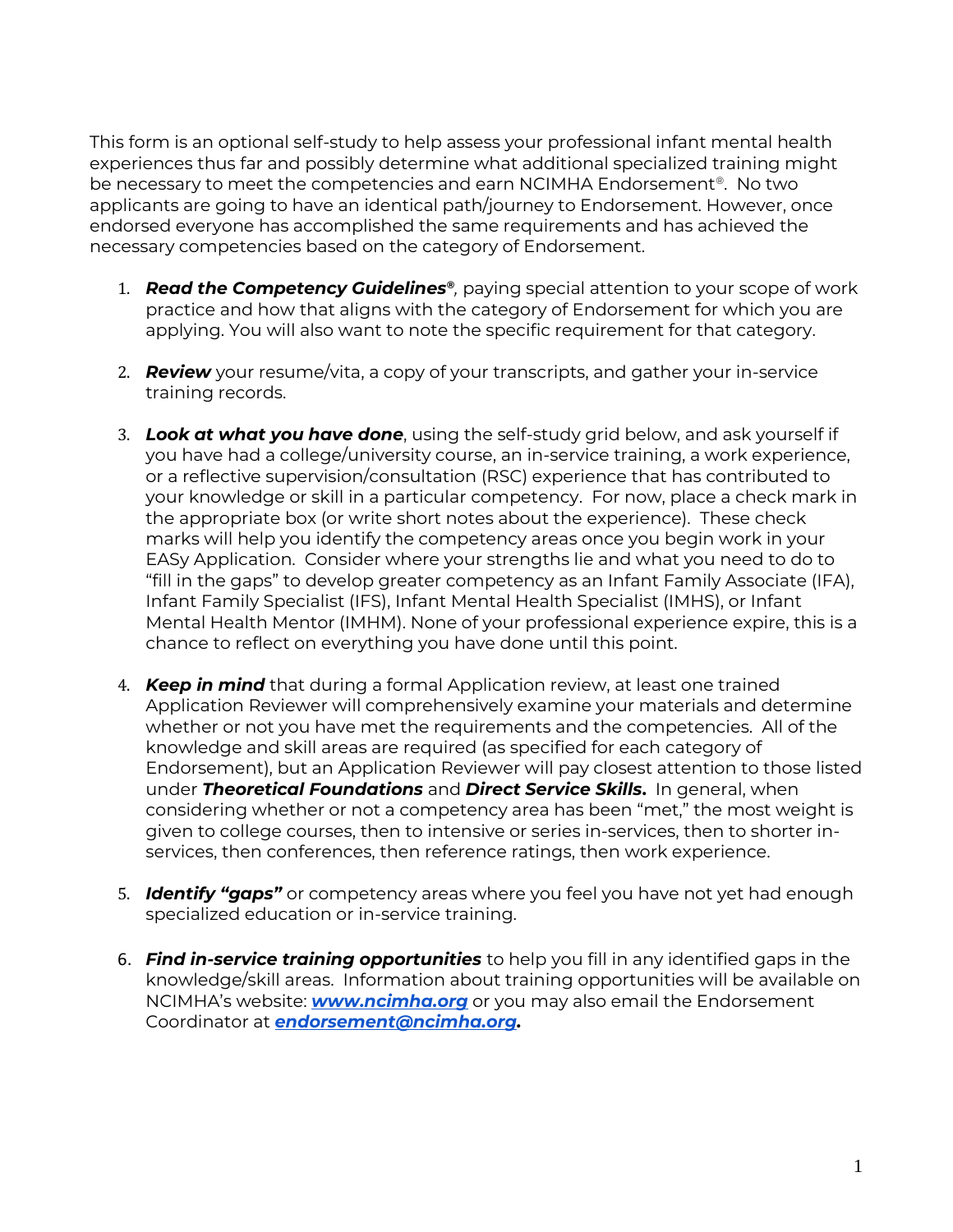| <b>Theoretical Foundations</b>                                          | Education | Work | In-service<br>training(s) |
|-------------------------------------------------------------------------|-----------|------|---------------------------|
| pregnancy and early parenthood<br>(IFA, IFS, IMHS, IMHM)                |           |      |                           |
| infant/young child development and behavior<br>(IFA, IFS, IMHS, IMHM)   |           |      |                           |
| infant/young child & family-centered practice<br>(IFA, IFS, IMHS, IMHM) |           |      |                           |
| relationship-based, therapeutic practice<br>(IFA, IFS, IMHS, IMHM)      |           |      |                           |
| family relationships & dynamics<br>(IFA, IFS, IMHS, IMHM)               |           |      |                           |
| attachment, separation, trauma & loss<br>(IFA, IFS, IMHS, IMHM)         |           |      |                           |
| psychotherapeutic & behavioral theories of<br>change<br>(IMHS & IMHM)   |           |      |                           |
| disorders of infancy/early childhood<br>(IFS, IMHS, IMHM)               |           |      |                           |
| mental & behavioral disorders-adults<br>(IMHS & IMHM)                   |           |      |                           |
| cultural competence<br>(IFA, IFS, IMHS, IMHM)                           |           |      |                           |
| adult learning theory & practice<br>(IMHM)                              |           |      |                           |
| statistics<br>(IMHM)                                                    |           |      |                           |
| research & evaluation<br>(IMHM)                                         |           |      |                           |

| <b>Law, Regulation &amp; Policy</b>                    | Education | Work | In-service<br>training(s) |
|--------------------------------------------------------|-----------|------|---------------------------|
| ethical practice<br>(IFA, IFS, IMHS, IMHM)             |           |      |                           |
| government, law & regulation<br>(IFA, IFS, IMHS, IMHM) |           |      |                           |
| agency policy<br>(IFA, IFS, IMHS, IMHM)                |           |      |                           |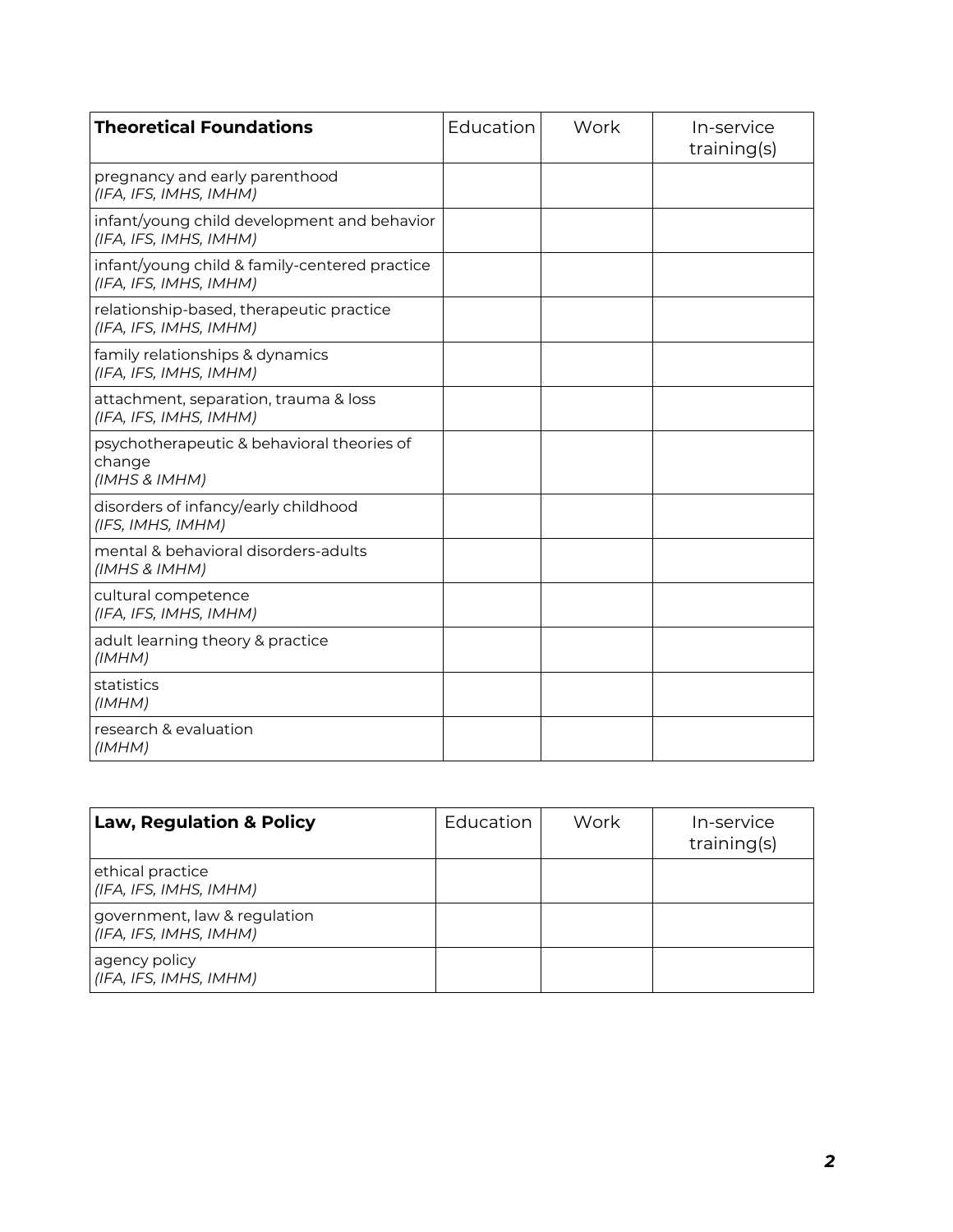| <b>Systems Expertise</b>                           | Education | Work | In-service<br>training(s) |
|----------------------------------------------------|-----------|------|---------------------------|
| service delivery systems<br>(IFA, IFS, IMHS, IMHM) |           |      |                           |
| community resources<br>(IFA, IFS, IMHS, IMHM)      |           |      |                           |

| <b>Direct Service Skills</b>                                                                 | Education | Work | In-service<br>training(s) |
|----------------------------------------------------------------------------------------------|-----------|------|---------------------------|
| observation & listening<br>(IFA, IFS, IMHS, IMHM)                                            |           |      |                           |
| screening & assessment<br>(IFA, IFS, IMHS, IMHM)                                             |           |      |                           |
| responding with empathy<br>(IFA, IFS, IMHS, IMHM)                                            |           |      |                           |
| intervention/treatment planning<br>(IMHS & IMHM)                                             |           |      |                           |
| developmental guidance<br>(IMHS & IMHM)                                                      |           |      |                           |
| supportive counseling<br>(IMHS & IMHM)                                                       |           |      |                           |
| parent-infant/very young child relationship-<br>based therapies & practices<br>(IMHS & IMHM) |           |      |                           |
| advocacy<br>(IFA, IFS, IMHS, IMHM)                                                           |           |      |                           |
| life skills<br>(IFA, IFS, IMHS, IMHM)                                                        |           |      |                           |
| safety<br>(IFA, IFS, IMHS, IMHM)                                                             |           |      |                           |
| reflective clinical supervision<br>$(IMHM-C)$                                                |           |      |                           |

| <b>Working with Others</b>                                     | Educatio<br>n | Work | In-service<br>training(s) | <b>RSC</b> |
|----------------------------------------------------------------|---------------|------|---------------------------|------------|
| building & maintaining relationships<br>(IFA, IFS, IMHS, IMHM) |               |      |                           |            |
| supporting others<br>(IFA, IFS, IMHS, IMHM)                    |               |      |                           |            |
| mentoring<br>(IFS, IMHS, IMHM)                                 |               |      |                           |            |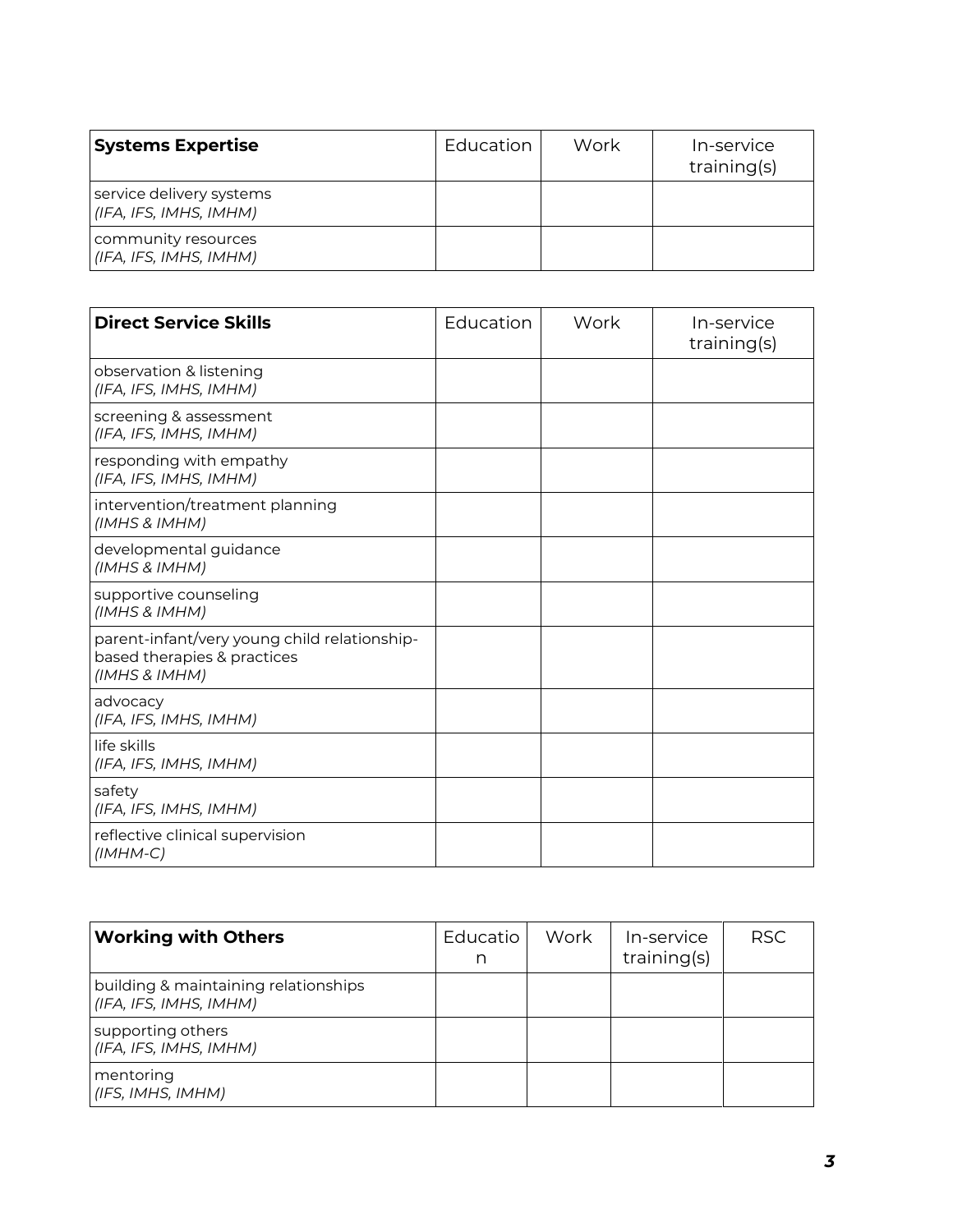| coaching & mentoring<br>(IMHM)                 |  |  |
|------------------------------------------------|--|--|
| collaborating<br>(IFA, IFS, IMHS, IMHM)        |  |  |
| resolving conflict<br>(IFA, IFS, IMHS, IMHM)   |  |  |
| crisis management<br>(IMHM)                    |  |  |
| empathy & compassion<br>(IFA, IFS, IMHS, IMHM) |  |  |
| consulting<br>(IMHM)                           |  |  |

| <b>Communicating</b>                | Education | Work | In-service<br>training(s) | <b>RSC</b> |
|-------------------------------------|-----------|------|---------------------------|------------|
| listening<br>(IFA, IFS, IMHS, IMHM) |           |      |                           |            |
| speaking<br>(IFA, IFS, IMHS, IMHM)  |           |      |                           |            |
| writing<br>(IFA, IFS, IMHS, IMHM)   |           |      |                           |            |
| group process<br>(IMHM)             |           |      |                           |            |

| <b>Thinking</b>                                     | Education | Work | In-service<br>training(s) | <b>RSC</b> |
|-----------------------------------------------------|-----------|------|---------------------------|------------|
| analyzing information<br>(IFA, IFS, IMHS, IMHM)     |           |      |                           |            |
| solving problems<br>(IFA, IFS, IMHS, IMHM)          |           |      |                           |            |
| exercising sound judgment<br>(IFA, IFS, IMHS, IMHM) |           |      |                           |            |
| maintaining perspective<br>(IFA, IFS, IMHS, IMHM)   |           |      |                           |            |
| planning & organizing<br>(IFA, IFS, IMHS, IMHM)     |           |      |                           |            |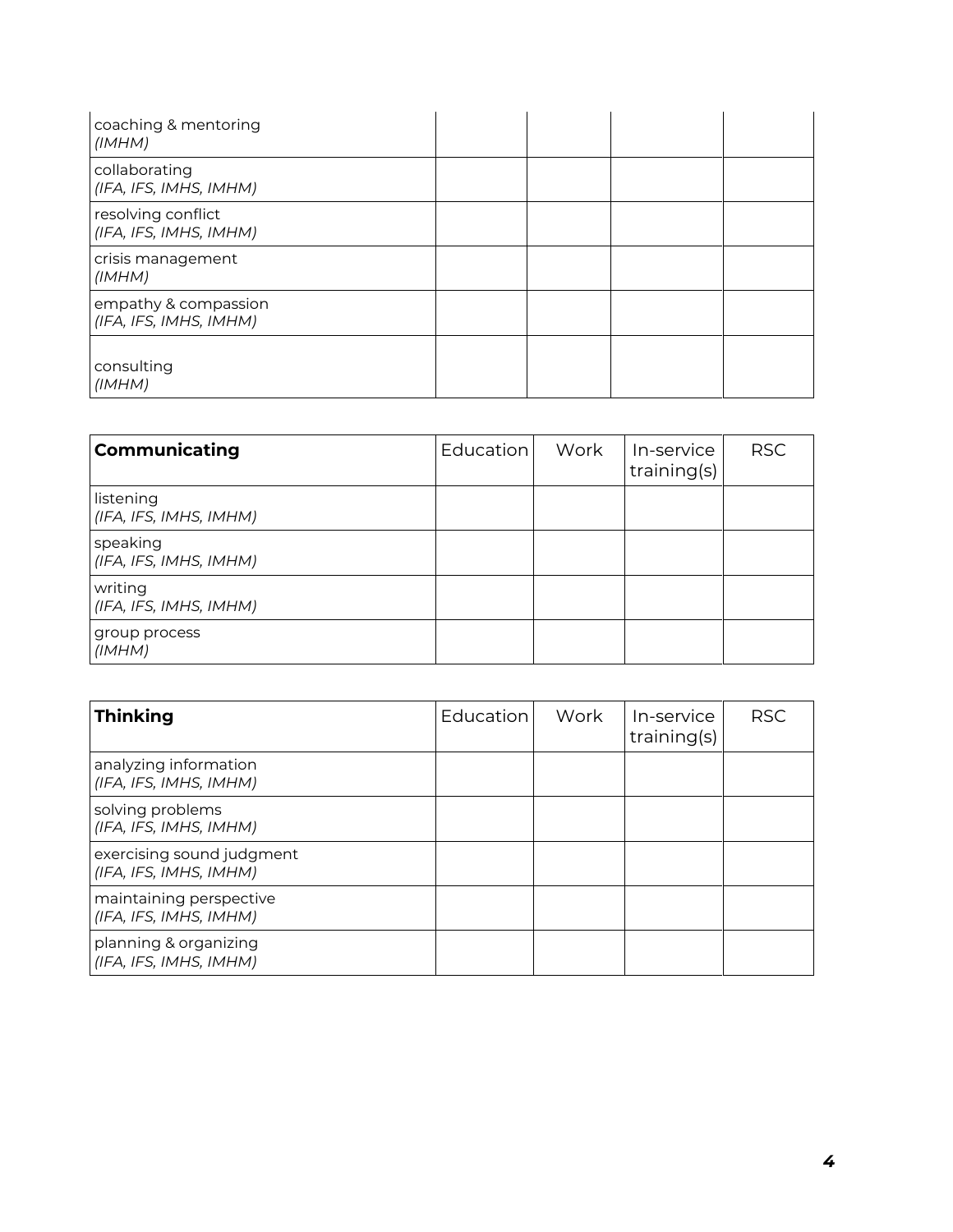| <b>Reflection</b>                                           | Education | Work | In-service<br>training(s) | <b>RSC</b> |
|-------------------------------------------------------------|-----------|------|---------------------------|------------|
| contemplation<br>(IFA, IFS, IMHS, IMHM)                     |           |      |                           |            |
| self-awareness<br>(IFA, IFS, IMHS, IMHM)                    |           |      |                           |            |
| curiosity<br>(IFA, IFS, IMHS, IMHM)                         |           |      |                           |            |
| professional/personal development<br>(IFA, IFS, IMHS, IMHM) |           |      |                           |            |
| emotional response<br>(IFA, IFS, IMHS, IMHM)                |           |      |                           |            |
| parallel process<br>(IMHS & IMHM)                           |           |      |                           |            |